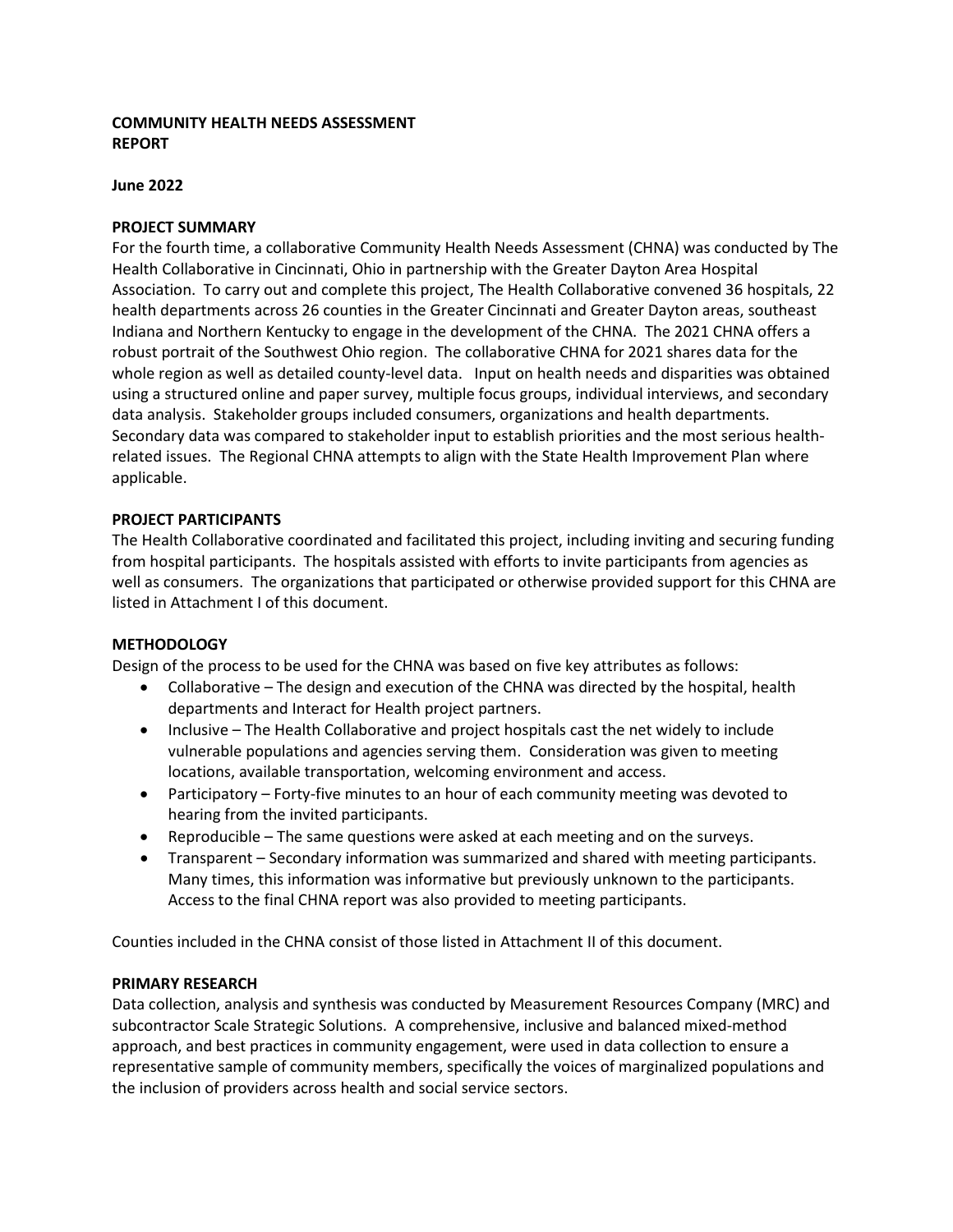The entire process was overseen by an Advisory Committee of 41 members of the community representing hospitals, public health departments, federally qualified health centers, community-based organizations, public health professional associations, funders and hospital associations.

The data collection included:

- 8,321 online community survey respondents
- 859 health and social service provider survey respondents
- 38 interviews with system leaders
- 51 targeted focus groups with 234 people
- Extensive review of current literature and existing community data.

## **CHNA RESULTS**

Data was analyzed and collated into a report made available to the organizations which supported the CHNA under the leadership of the Health Collaborative and others at the discretion of the Health Collaborative. The report included the following:

- Descriptions of the collaborating project partners and counties studied
- Detail regarding the CHNA project process and methods used
- Regional results of aggregate as well as specific population (Latino, Child, etc.) health needs
- County-specific profiles
- List of community resources
- Conclusions and
- Supporting documentation.

Seven health issues achieved consensus as the most prevalent health conditions by the participants in the surveys and meetings conducted to collect the data.

- 1. Cardiovascular conditions (Hypertension)
- 2. Mental Health (Depression and Anxiety)
- 3. Arthritis
- 4. Lung/Respiratory Health
- 5. Dental
- 6. Maternal Health concerns
- 7. Prevention- related health needs

The following seven health conditions were identified as the most untreated.

- 1. Vision
- 2. Dental
- 3. Allergy
- 4. Mental Health (Depression and Anxiety)
- 5. Arthritis
- 6. Cardiovascular Conditions (Hypertension)
- 7. Maternal Health concerns

The study prioritized health needs as follows:

• Increase access to services to improve equitable outcomes for the region's top health needs: behavioral health, cardiovascular disease, dental and vision.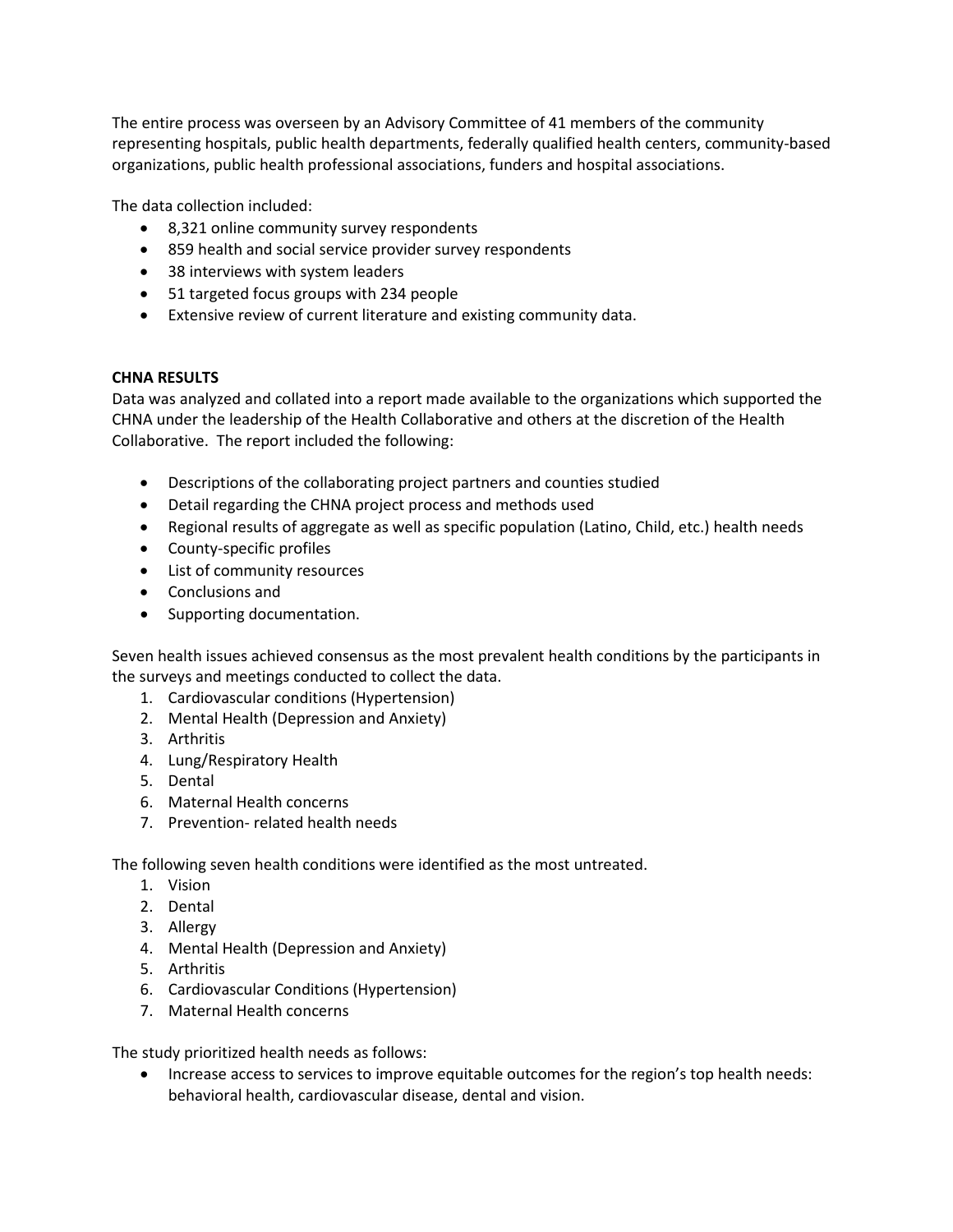- Address access to and use of resources for food security and housing with a focus on the development and strengthening of partnerships between providers and community-based organizations.
- Strengthen workforce pipeline and diversity, including cultural competence, within the healthcare ecosystem.

#### **DATA ANALYSIS**

Lindner Center of HOPE (LCOH) representatives reviewed the report and made a determination to address the results of the report which were applicable to the following six counties: Butler, Clermont, Clinton, Hamilton, Montgomery and Warren.

These counties were chosen because they represent the majority of the Lindner Center of HOPE's primary service area, defined as counties in which the greatest percentage of LCOH's total adult inpatient and outpatient volume resides. As a result of review of this data, it was determined that there were no information gaps that impacted LCOH's ability to assess the community health needs of the LCOH community.

Based on the LCOH mission, vision, organizational goals, available resources and organizational capabilities and competencies, certain of the priorities identified for these six counties were selected as LCOH areas of focus. The priorities that were not determined to be areas of focus for LCOH were excluded because of resource constraints, unavailability of effective interventions to address the need, and/or the fact that the need was better addressed/currently being addressed by other community organizations or entities.

The areas of focus to be addressed by LCOH as a result of the CHNA and the resulting LCOH analysis are as follows:

- 1. Mental Health (Depression and Anxiety)
- 2. Access to Care/Services/Resources
- 3. Strengthen workforce pipeline and diversity

## **IMPLEMENTATION PLAN**

1. **Mental Health (Depression and Anxiety):** Over the past several years, increased attention has been paid nationally to the level of mental illness present in our society, partially due to the increased number of violent incidents in schools, places of entertainment and even places of worship. Since March 2020 and the emergence of the COVID pandemic, the need for mental health services has increased exponentially in all age groups. Recent data is showing a climb in suicide deaths as well. These factors have led to a decrease in the stigma related to mental health issues. However, the increase in demand has only magnified the access and reimbursement needs to provide appropriate and quality care.

LCOH will follow up on this area of focus as follows:

• LCOH recognizes that physicians, healthcare providers and first responders also experience mental health issues at least at the rate of 1 out of 5, yet their roles in our community are even more critical in their impact on others. LCOH has created special access programs to services for these groups to eliminate barriers to receiving treatment, in the hopes of positively impacting the lives of those our community depends upon. In addition, LCOH has benefited from donor funding to support first responders access to care.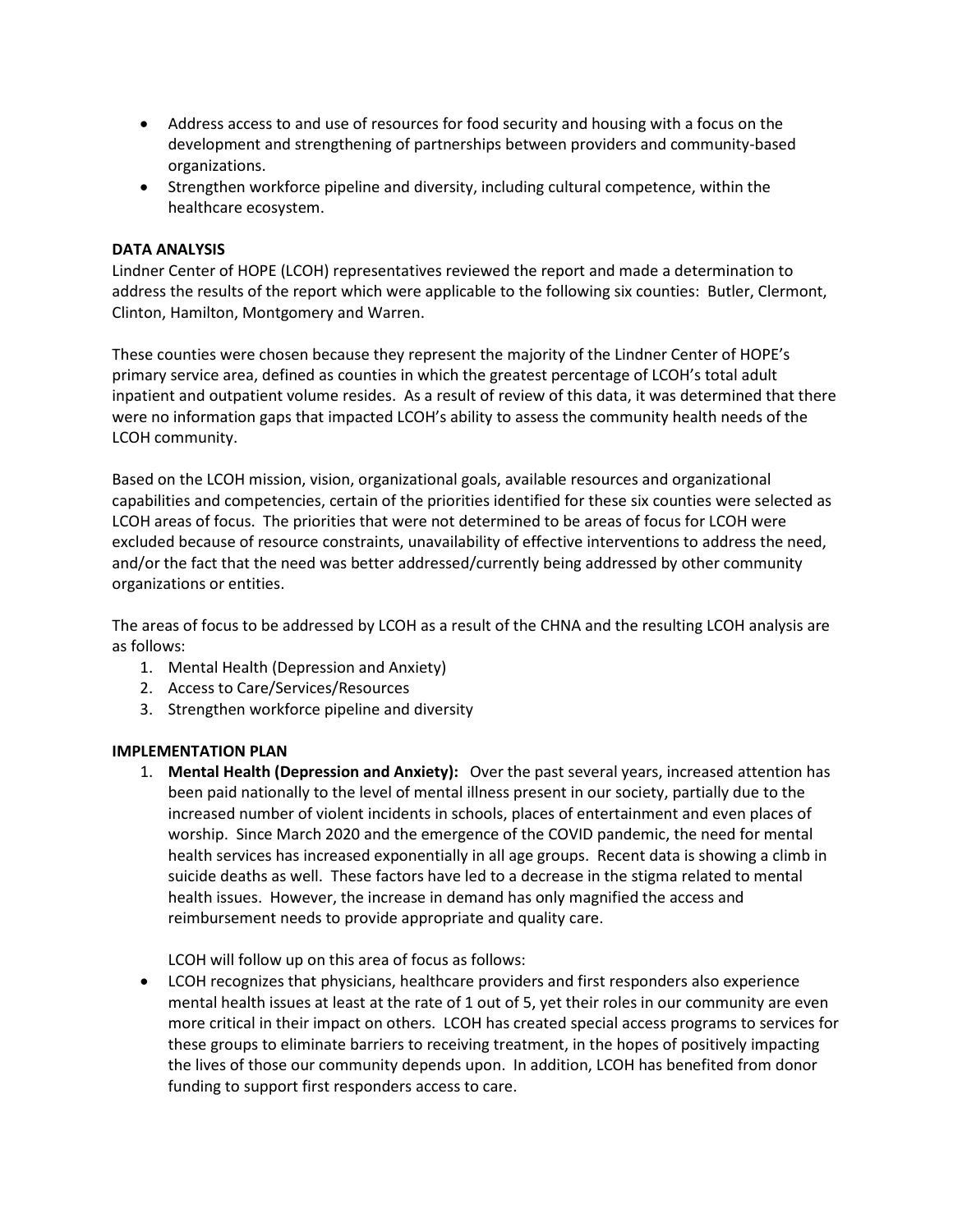- In 2021, LCOHPA went in network with the largest commercial payer in the region to expand access through insurance channels vs. self-pay for provider services to our community. LCOH continues to work with payers to secure reimbursement commensurate with the quality and services provided. LCOH also continues to investigate other channels to create programs to enhance services and access to patients.
- In 2019, LCOH with support from the City of Mason and other sponsors, sponsored our third community-wide mental health education event which was intended to help decrease the stigma associated with mental health diagnosis. Over 400 community members attended the day-long series of education modules. The event has been a bi-annual event; however, it was not held in 2021 due to the pandemic. The plan is to hold the event in May 2022 dependent on the status of the pandemic.
- 2. **Access to Care/Services/Resources:** The 2021 CHNA data collection activities identified mental health as a key concern, specifically Depression and Anxiety. Both financial and nonfinancial barriers exist for most community members. The severity of this problem can be better understood knowing there is a national shortage of providers (see 3 below for discussion on workforce planning) and general lack of mental health parity in insurance plans.

LCOH will follow up on this area of focus as follows:

- LCOH will continue to participate in efforts to educate legislators about mental health needs and the importance of parity in health care coverage. LCOH Is also looking to partner with employers and payers to continue the conversation to improve access to quality mental healthcare at reasonable rates.
- To provide care to patients during the pandemic, LCOH transitioned a significant portion of its outpatient practice to telehealth services. LCOH has invested in technology and other resources to enhance this treatment delivery method over the past two years. LCOH continues to evaluate technology, markets and program service offerings that provide appropriate care to mental health patients in a virtual setting. LCOH also continues to work with professional boards and State and Federal representatives on regulations surrounding the provision of telehealth services to allow for as much flexibility as required to appropriately care for such patients.
- Additionally, to address the shortage of providers and access issues, LCOH has a Rapid Access program for adults to quickly be seen by a psychiatrist and social worker with recommendations for next steps to be coordinated following the appointment. Appointments for this program significantly reduce the wait time for those looking for outpatient assessment.
- On a monthly basis, LCOH offers Grand Rounds presentations for LCOH providers as well as community-based healthcare providers. These sessions provide these providers with ongoing training and development in the areas of mental health diagnosis and treatment. In addition, at least four additional education and development opportunities are offered by LCOH on an annual basis to selected groups such as area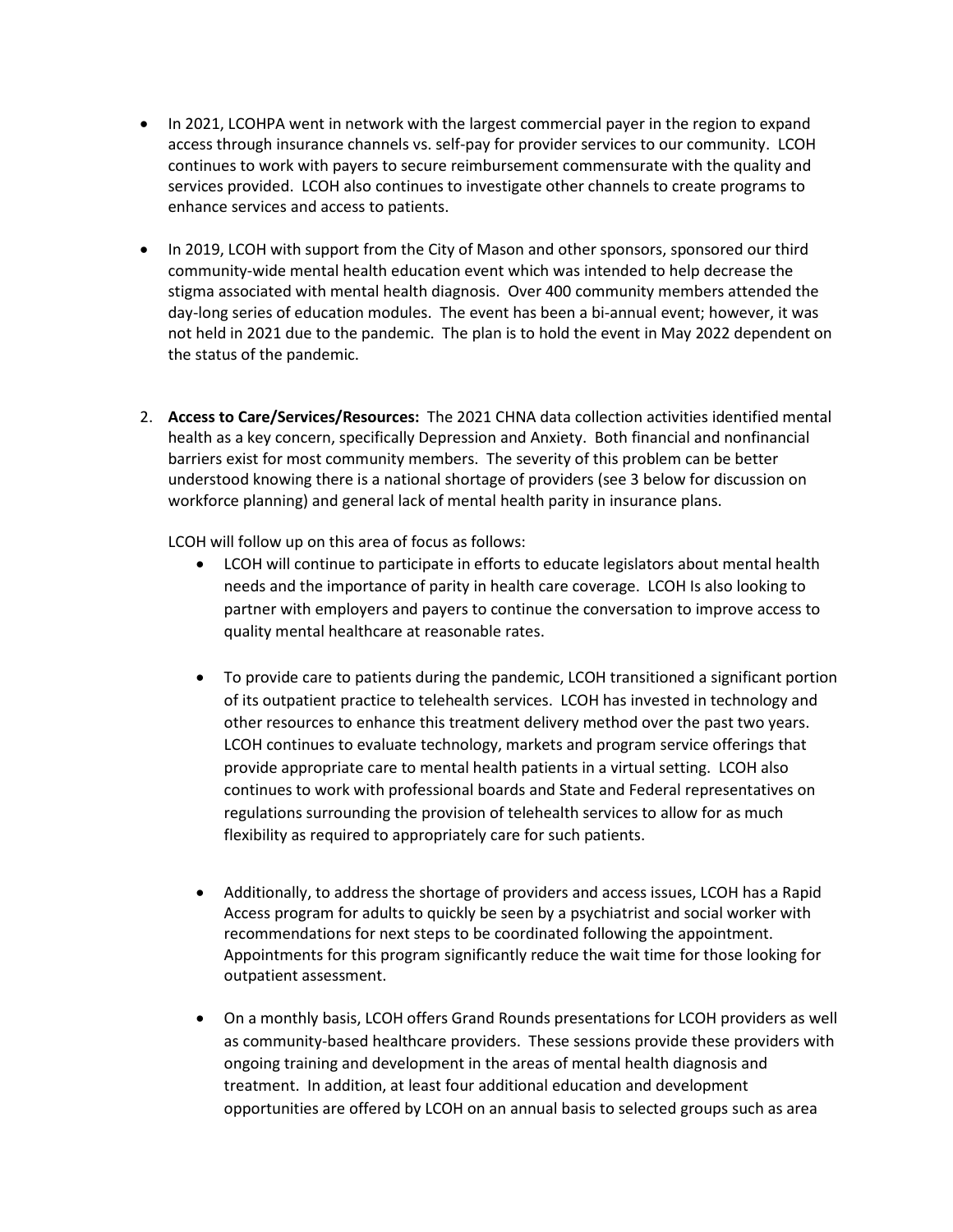hospital staff, primary care providers and other defined groups. LCOH plans to continue to investigate additional opportunities to access in the development and education of local mental healthcare providers, as resources are available for this purpose.

- Like other organizations, LCOH has expanded its social media presence and routinely posts relevant information and short video clips from providers related to environmental issues that impact mental health. LCOH providers have also been active with several radio and television stations as well as speakers for interested groups and corporations.
- LCOH also continues its commitment to community outreach with clinicians presenting educational offerings through organizations such as NAMI, MHA and even some local school systems. LCOH also participates in some community health fairs. Additionally, LCOH offers an ongoing community education series and began a webcast continuing education series in 2018. It is expected that LCOH's growing focus on the need for and support of ongoing professional training and development will result in a higher level of state-of-the-art mental healthcare available to local residents as well as those who travel to receive care at LCOH. Community education will also remain a priority as long as adequate resources are available.
- LCOH more formally expanded efforts to area businesses in 2019 with the launch of Start the Conversation. This program uses educational videos, surveys, emails and web landing pages to increase awareness of employees of the businesses that engage with the effort. In addition, LCOH has commenced a CARES program whereby services such as Coaching/Advisory and Rapid Access are offered to employees on a priority status for employers who enroll. Over the next several years, LCOH expects to expand this offering to more area businesses.
- LCOH, as previously mentioned in the mental health section continues to make changes to provide access to more individuals in need, through program changes and other modifications.

It is expected that improved access to care will continue to be a major challenge for the foreseeable future. All mental healthcare providers should share responsibility for improving access to care as much as possible.

3. **Strengthen workforce pipeline and diversity:** Prior to the COVID pandemic and the increased need for mental health services there was a national shortage of providers, including nursing staff. The impact of the pandemic has only magnified such shortages due to both the increase in demand for services coupled with the "Great Resignation" and qualified personnel choosing to retire or leave the healthcare profession.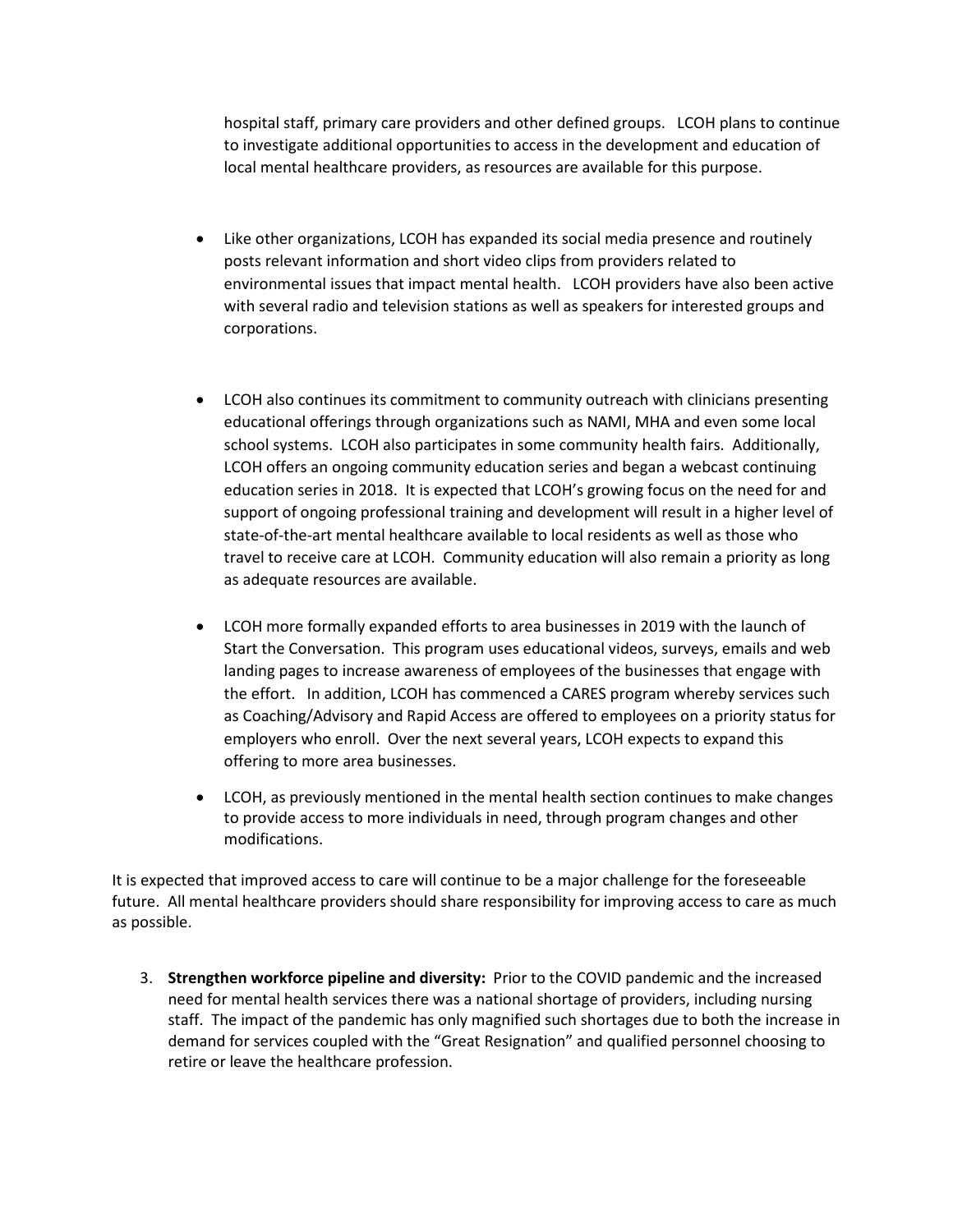LCOH will follow up on this area of focus as follows:

• LCOH is continuing to evaluate its participation in training programs for all provider types, including nurses and allied health professionals. LCOH engages with higher learning organizations to partner for clinical rotations and other needs to be on the forefront of training healthcare providers of the future as well as creating a pipeline of talent.

LCOH serves as a clinical rotation site for various healthcare disciplines including but not limited to medical students and residents, nursing students, social work students, chefs who are in training and dietician students. Although there is a time commitment as well as a cost to LCOH associated with these efforts, the organization feels that each healthcare provider that has a commitment to continuation of high-quality healthcare services in the future has an obligation to support local students in their educational efforts.

- LCOH has focused on growing our clinician recruitment and retention endowment fund to assure resources for a good supply of mental healthcare providers for our patients. It is intended that the endowment fund will continue to be a major source of support for clinician recruitment and retention in future years
- LCOH also works to educate primary care providers in mental health and addiction diagnosis and treatment via training and educational articles in our newsletters, with the goal of helping them be better positioned to manage mental health concerns in their offices, as may be appropriate

As it relates to the remaining prioritized health needs identified in the CHNA, LCOH chose not to focus on improving access and equitable outcomes for cardiovascular disease, dental and vision as well as addressing access and use of resources for food security and housing as those are not areas of LCOH expertise nor is there internal funding available to support such initiatives.

## MONITORING AND FOLLOW UP

Compliance with the implementation plan components and results will be monitored and reported periodically to the LCOH leadership team and Board of Directors.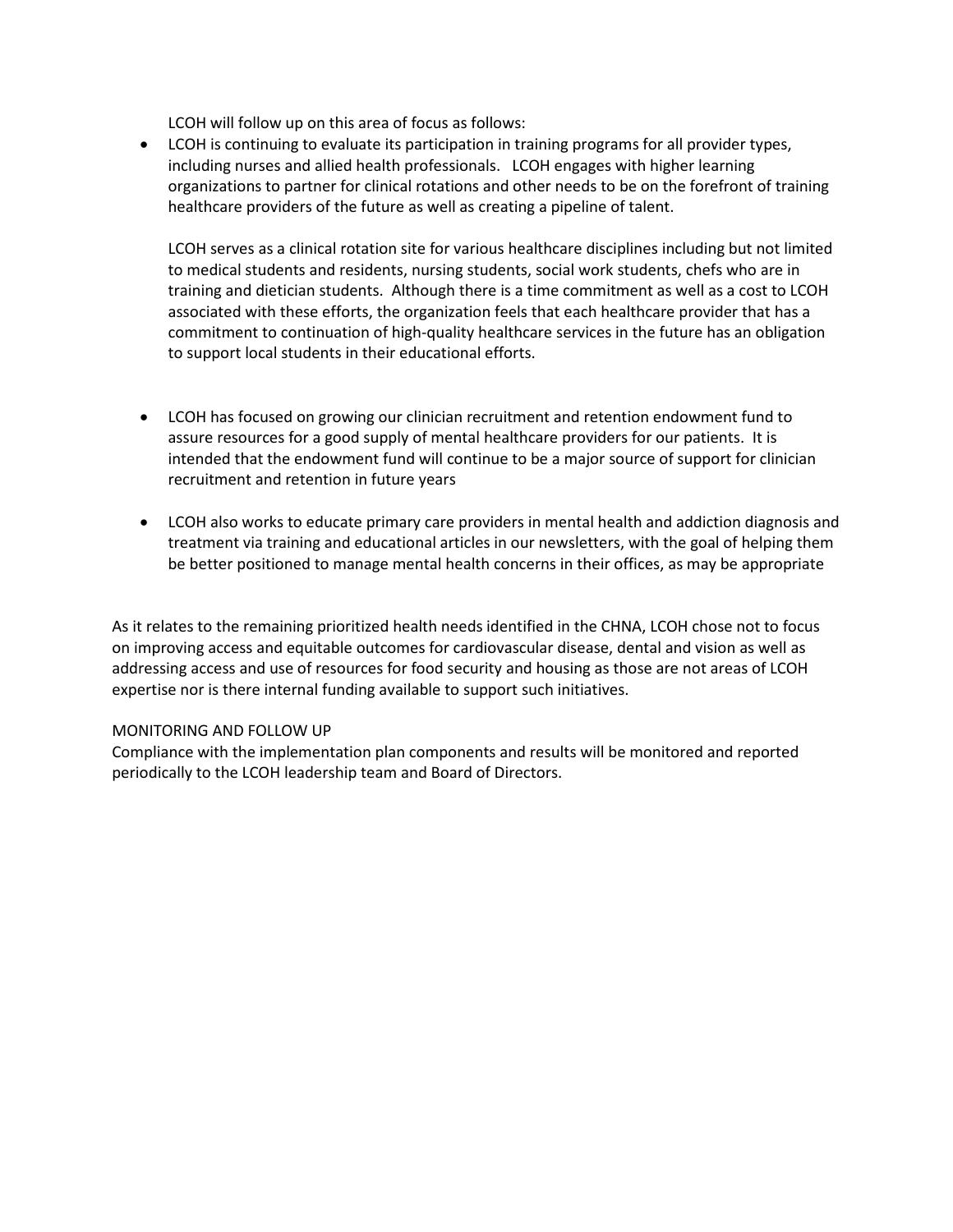## Attachment I

Organizations that Provided Support for and/or Participated in the CHNA

- Adams County Health Department
- Adams County Job and Family Services
- Adams County Regional Medical Center
- Auglaize County Health Department
- Bon Secours Mercy Health
	- o Mercy Health Anderson Hospital
	- o Mercy Health Clermont Hospital
	- o Mercy Health Fairfield Hospital
	- o The Jewish Hospital Mercy Health
	- o Mercy Health West Hospital
- Brown County Health Department
- Butler County Health Department
- Champaign County Health Department
- Cincinnati Children's Hospital Medical Center
	- o Burnet Campus
	- o College Hill Campus
	- o Liberty Township Campus
- Cincinnati Health Department
- Clark County Health Department
- Clermont County Health Department
- Clinton County Health Department
- Darke County Health Department
- Dearborn County Health Department
- Fayette County Health Department
- Greene County Health Department
- Hamilton County Public Health Department
- Highland County Health Department
- **Kettering** 
	- o Kettering Medical Center
	- o Sycamore Medical Center
	- o Kettering Behavioral Medical Center
	- o Grandview Medical Center
	- o Southview Medical Center
	- o Soin Medical Center
	- o Greene Memorial Hospital
	- o Fort Hamilton Hospital
- Lindner Center of HOPE
- Margaret Mary Health
- Mercy Health Springboro Regional Medical Center
- Mercy Health Urbana Hospital
- Miami County Health Department
- Norwood Health Department
- Piqua Health Department
- Preble County Health Department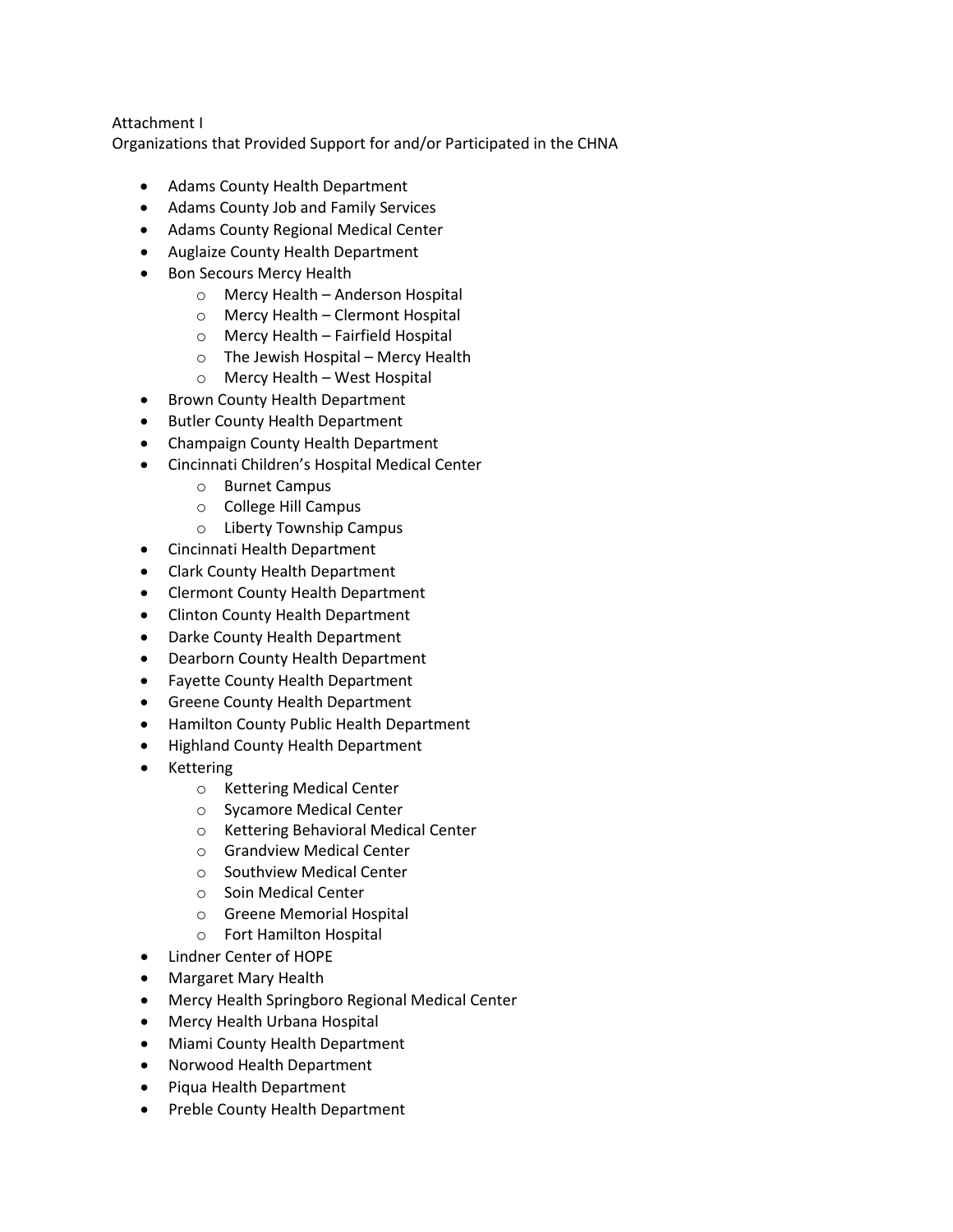- Premier Health
	- o Atrium Medical Center
	- o Miami Valley Hospital
	- o Upper Valley Medical Center
	- o Miami Valley Hospital North
	- o Miami Valley Hospital South
- Shelby County Health Department
- Springdale Health Department
- The Christ Hospital Health Network
- The Health Collaborative
- TriHealth
	- o Bethesda North Hospital
	- o Bethesda Butler Hospital
	- o Good Samaritan Hospital
	- o TriHealth Evendale Hospital
	- o TriHealth McCullough Hyde Hospital
- UC Health
	- o Daniel Drake Center for Post-Acute Care
	- o University of Cincinnati Medical Center
	- o West Chester Hospital
- Warren County Health Department
- Wilson Memorial Health
- Wayne Healthcare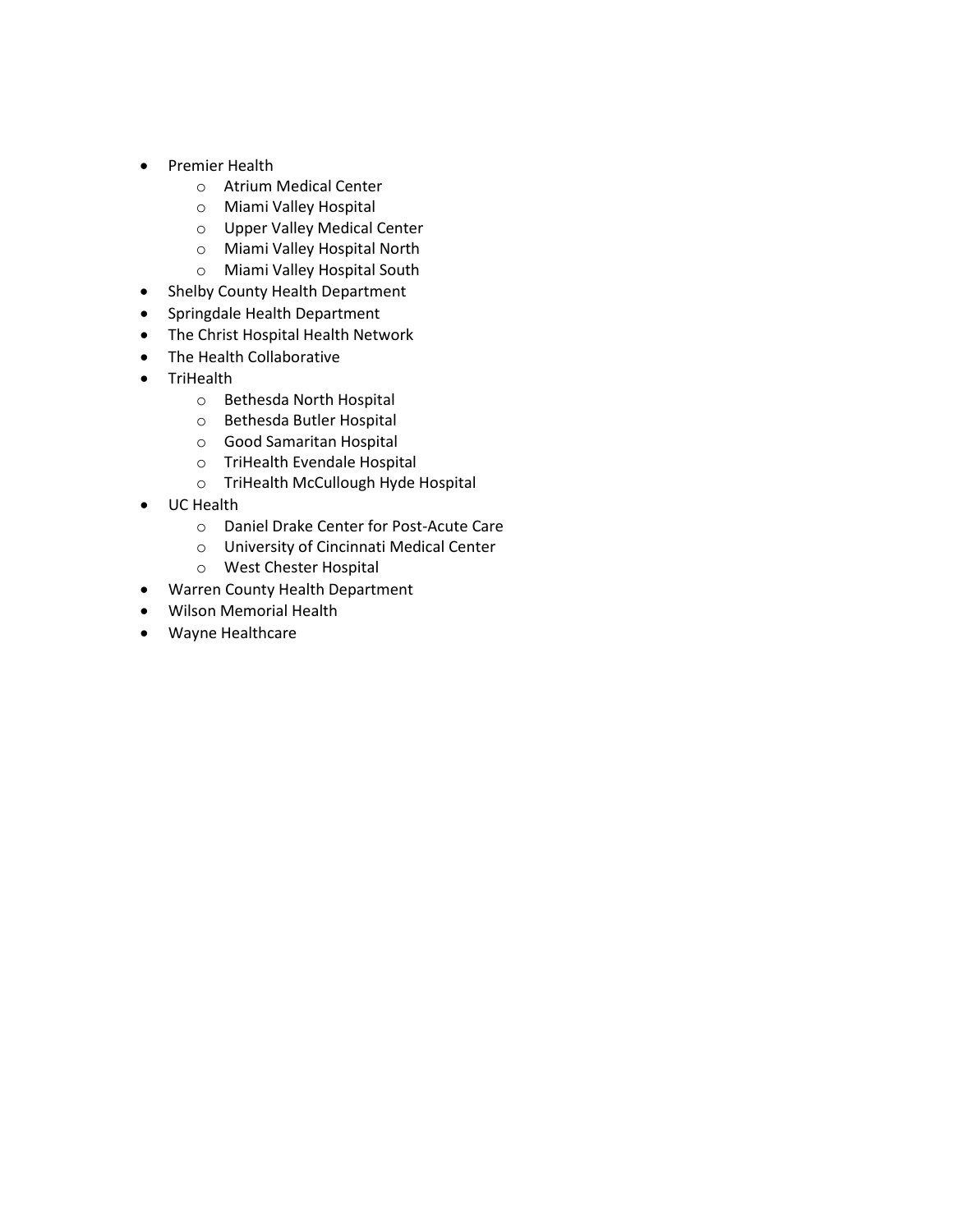Attachment II Counties Included in the 2021 CHNA

Ohio

- Adams
- Auglaize
- Brown
- Butler
- Champaign
- Clark
- Clermont
- Clinton
- Darke
- Greene
- Hamilton
- Highland
- Miami
- Montgomery
- Preble
- Shelby
- Warren

Indiana

- Dearborn
- Franklin
- Ohio
- Ripley
- Union

Kentucky

- Boone
- Campbell
- Grant
- Kenton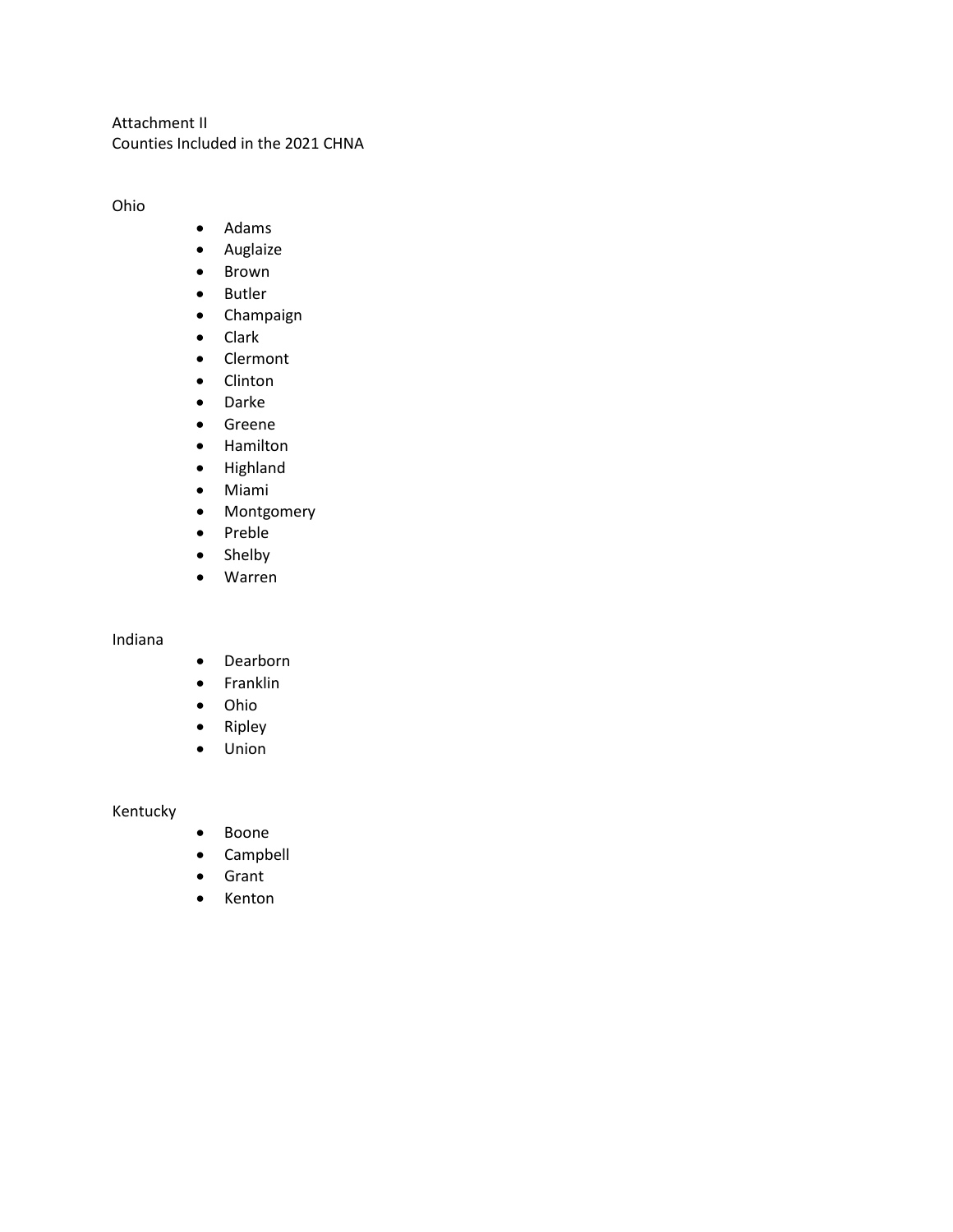## Attachment III LCOH Primary Service Area Data Based on FY 21 Adult Inpatient and Outpatient Volumes Top 10 Counties

|               | <b>Inpatient Admits</b> | Inpatient % to | <b>Outpatient Visits</b> | Outpatient % to |  |
|---------------|-------------------------|----------------|--------------------------|-----------------|--|
|               |                         | Total          |                          | Total           |  |
| Hamilton      | 437                     | 45%            | 1,725                    | 37%             |  |
| <b>Butler</b> | 156                     | 16%            | 811                      | 17%             |  |
| Warren        | 122                     | 13%            | 1,137                    | 24%             |  |
| Clermont      | 91                      | 9%             | 528                      | 11%             |  |
| Montgomery    | 52                      | 5%             | 181                      | 4%              |  |
| Clinton       | 20                      | 2%             | 46                       | 1%              |  |
| Greene        | 18                      | 2%             | 45                       | 1%              |  |
| Highland      | 9                       | 1%             | 19                       | 1%              |  |
| Franklin      | 8                       | 1%             | 25                       | 1%              |  |
| <b>Brown</b>  | 7                       | 1%             | 17                       | 1%              |  |